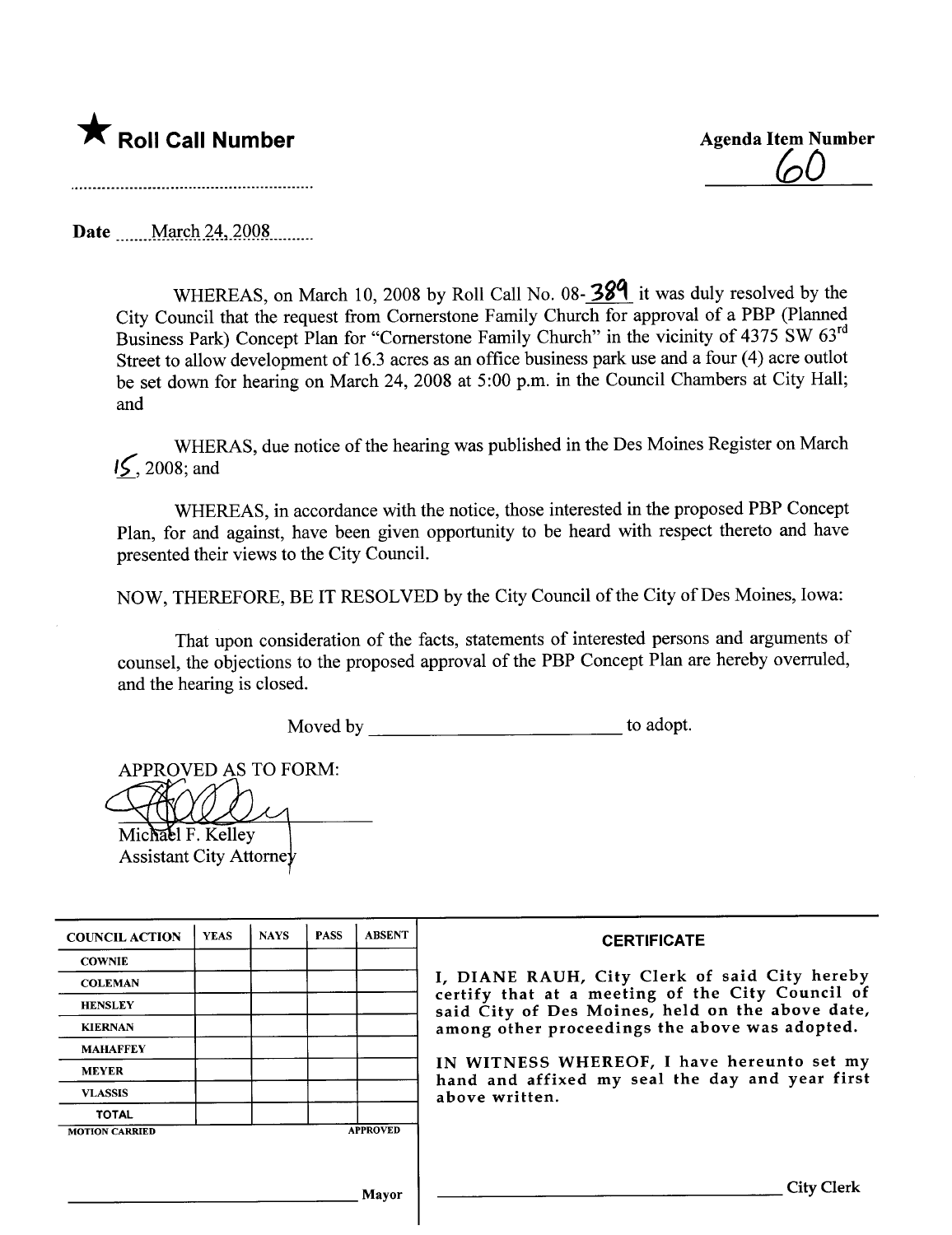



**Agenda Item Numb** 

Date ..\_m\_MarÇ.hJ.Q.\_~QQ~\_\_..\_\_\_\_\_

COMMUNICATION from the City Plan and Zoning Commission advising that at a public hearing held on February 21, 2008, the members voted 12-0 in support of a motion to APPROVE the request from Cornerstone Family Church for approval of a preliminary subdivision plat for "Cornerstone Family Church Plat 1" for property located in the vicinity of 4375 SW 63<sup>rd</sup> Street subject to the following conditions:

1. Compliance with all Preliminary Plat requirements of the Permit and Development Center.

2. Provision by way of covenants running with the land that Lots 1 through 6 are responsible for construction of the remaining section of Stanton Avenue that will in the future extend eastward from the cul-de-sac to the proposed Southwest Connector.

Moved by to receive and file.

APPROVED AS TO FORM:

ěl F. Kellev Assistant City Attorney

NOTE: The final subdivision plat will be submitted for City Council approval at a later date.

| <b>COUNCIL ACTION</b> | <b>YEAS</b> | <b>NAYS</b> | <b>PASS</b> | <b>ABSENT</b>   | <b>CERTIFICATE</b>                                                                                   |
|-----------------------|-------------|-------------|-------------|-----------------|------------------------------------------------------------------------------------------------------|
| <b>COWNIE</b>         |             |             |             |                 |                                                                                                      |
| <b>COLEMAN</b>        |             |             |             |                 | I, DIANE RAUH, City Clerk of said City hereby                                                        |
| <b>HENSLEY</b>        |             |             |             |                 | certify that at a meeting of the City Council of<br>said City of Des Moines, held on the above date, |
| <b>KIERNAN</b>        |             |             |             |                 | among other proceedings the above was adopted.                                                       |
| <b>MAHAFFEY</b>       |             |             |             |                 |                                                                                                      |
| <b>MEYER</b>          |             |             |             |                 | IN WITNESS WHEREOF, I have hereunto set my<br>hand and affixed my seal the day and year first        |
| <b>VLASSIS</b>        |             |             |             |                 | above written.                                                                                       |
| <b>TOTAL</b>          |             |             |             |                 |                                                                                                      |
| <b>MOTION CARRIED</b> |             |             |             | <b>APPROVED</b> |                                                                                                      |
|                       |             |             |             |                 |                                                                                                      |
|                       |             |             |             | Mayor           | <b>City Clerk</b>                                                                                    |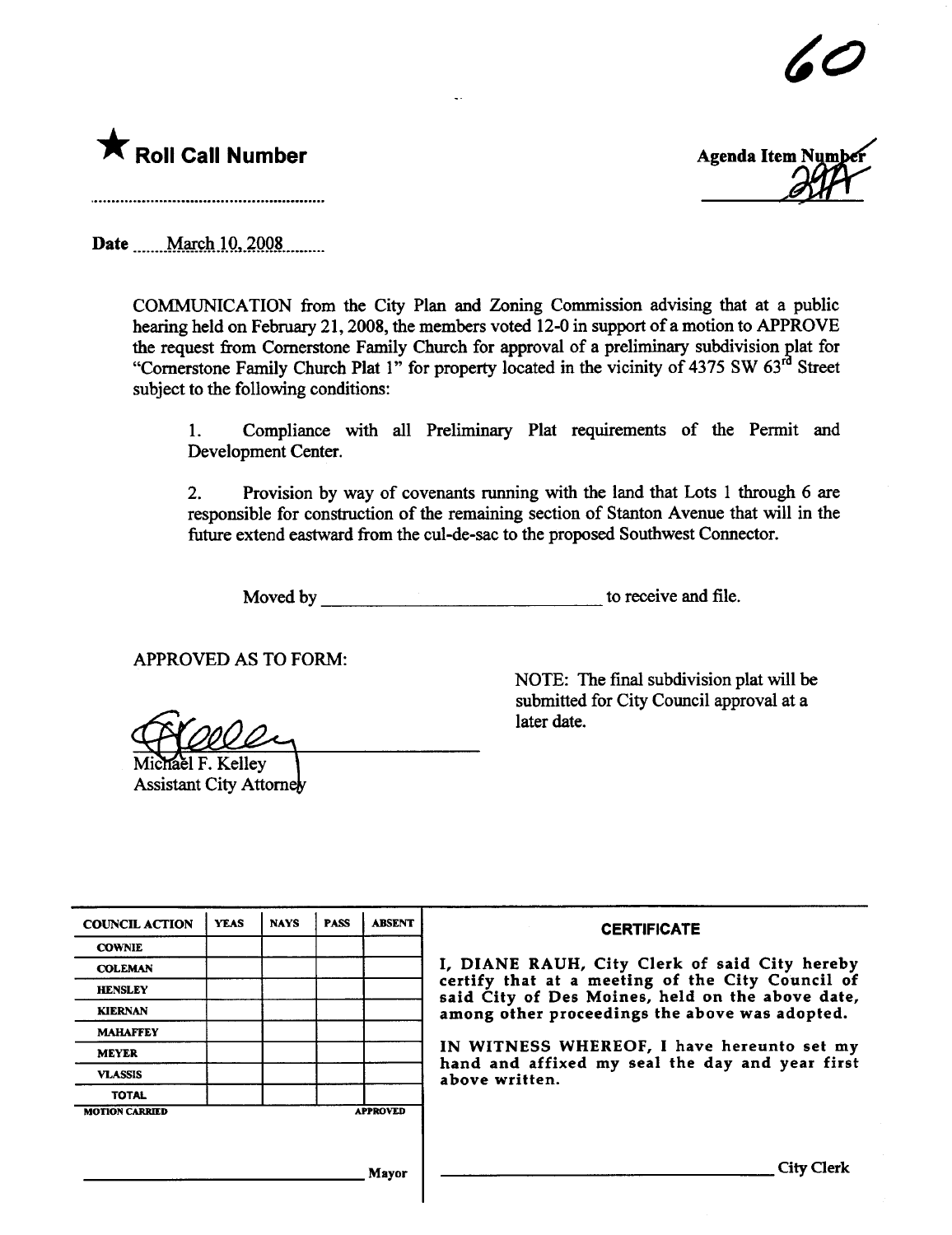March 10, 2008

**29#** '6

Honorable Mayor and City Council City of Des Moines, Iowa

Members:

Communication from the City Plan and Zoning Commission advising that at their meeting held February 21, 2008, the following action was taken:

## COMMISSION RECOMMENDATION:

After public hearing, the members voted 12-0 as follows:

|                                                    | <b>Commission Action:</b>                                                                                                                                                                                                                                | Yes                       | <b>Nays</b> | Pass | Absent                                                           |  |  |  |  |  |  |
|----------------------------------------------------|----------------------------------------------------------------------------------------------------------------------------------------------------------------------------------------------------------------------------------------------------------|---------------------------|-------------|------|------------------------------------------------------------------|--|--|--|--|--|--|
|                                                    | Leisha Barcus                                                                                                                                                                                                                                            | Χ                         |             |      |                                                                  |  |  |  |  |  |  |
|                                                    | David Cupp                                                                                                                                                                                                                                               |                           |             |      | X                                                                |  |  |  |  |  |  |
|                                                    | <b>Shirley Daniels</b>                                                                                                                                                                                                                                   | χ                         |             |      |                                                                  |  |  |  |  |  |  |
| tity op dei moinei                                 | Dann Flaherty                                                                                                                                                                                                                                            | Χ                         |             |      |                                                                  |  |  |  |  |  |  |
|                                                    | <b>Bruce Heilman</b>                                                                                                                                                                                                                                     | χ                         |             |      |                                                                  |  |  |  |  |  |  |
|                                                    | Jeffrey Johannsen                                                                                                                                                                                                                                        | $\boldsymbol{\mathsf{X}}$ |             |      |                                                                  |  |  |  |  |  |  |
|                                                    | Greg Jones                                                                                                                                                                                                                                               | Χ                         |             |      |                                                                  |  |  |  |  |  |  |
| CITY PLAN AND ZONING COMMISSION<br>ARMORY BUILDING | <b>Frances Koontz</b>                                                                                                                                                                                                                                    | X                         |             |      |                                                                  |  |  |  |  |  |  |
| 602 ROBERT D. RAY DRIVE                            | Kaye Lozier                                                                                                                                                                                                                                              | X                         |             |      |                                                                  |  |  |  |  |  |  |
| DES MOINES, IOWA 50309-1881<br>(515) 283-4182      | Jo Anne Corigliano                                                                                                                                                                                                                                       | X                         |             |      |                                                                  |  |  |  |  |  |  |
|                                                    | <b>Brian Millard</b>                                                                                                                                                                                                                                     | X                         |             |      |                                                                  |  |  |  |  |  |  |
| ALL-AMERICA CITY<br>1949, 1976, 1981               | <b>Mike Simonson</b>                                                                                                                                                                                                                                     |                           |             |      | X                                                                |  |  |  |  |  |  |
| 2003                                               | <b>Kent Sovern</b>                                                                                                                                                                                                                                       | Х                         |             |      |                                                                  |  |  |  |  |  |  |
|                                                    | <b>Tim Urban</b>                                                                                                                                                                                                                                         | X                         |             |      |                                                                  |  |  |  |  |  |  |
|                                                    | <b>Marc Wallace</b>                                                                                                                                                                                                                                      |                           |             |      | X                                                                |  |  |  |  |  |  |
|                                                    |                                                                                                                                                                                                                                                          |                           |             |      |                                                                  |  |  |  |  |  |  |
|                                                    | APPROVAL of a PBP Conceptual Plan for "Cornerstone Family Church" located in<br>the vicinity of 4375 SW 63 <sup>rd</sup> Street to allow development of 16.3 acres for<br>office/business park use and a four (4) acre outlot, subject to the following: |                           |             |      |                                                                  |  |  |  |  |  |  |
|                                                    |                                                                                                                                                                                                                                                          |                           |             |      | (ZON2007-00175)                                                  |  |  |  |  |  |  |
|                                                    | 1. Prohibition of off-premises advertising signs.                                                                                                                                                                                                        |                           |             |      |                                                                  |  |  |  |  |  |  |
|                                                    |                                                                                                                                                                                                                                                          |                           |             |      |                                                                  |  |  |  |  |  |  |
|                                                    | 2. Replacement of the opening statement under the Development                                                                                                                                                                                            |                           |             |      |                                                                  |  |  |  |  |  |  |
|                                                    | Standards heading with the following: "All provisions of Division 14, PBP<br>District Regulations, City of Des Moines Zoning Ordinance are                                                                                                               |                           |             |      |                                                                  |  |  |  |  |  |  |
|                                                    |                                                                                                                                                                                                                                                          |                           |             |      |                                                                  |  |  |  |  |  |  |
|                                                    | incorporated as well as the following standards."<br>3. Removal of notes 1 though 6 under the Development Standards heading.                                                                                                                             |                           |             |      |                                                                  |  |  |  |  |  |  |
|                                                    |                                                                                                                                                                                                                                                          |                           |             |      |                                                                  |  |  |  |  |  |  |
|                                                    | 4. Addition of parking lot setback notes under the Setbacks heading as                                                                                                                                                                                   |                           |             |      |                                                                  |  |  |  |  |  |  |
|                                                    | required by Section 134-739(3) of the Zoning Ordinance.                                                                                                                                                                                                  |                           |             |      |                                                                  |  |  |  |  |  |  |
|                                                    | 5. Provision of a 10' minimum parking lot setback from the south property                                                                                                                                                                                |                           |             |      |                                                                  |  |  |  |  |  |  |
|                                                    | line of Outlot Z.                                                                                                                                                                                                                                        |                           |             |      |                                                                  |  |  |  |  |  |  |
|                                                    | 6. Replacement of the Planting Plan statement under the Landscaping                                                                                                                                                                                      |                           |             |      |                                                                  |  |  |  |  |  |  |
|                                                    | heading with the following: "A planting plan must be submitted as part of                                                                                                                                                                                |                           |             |      |                                                                  |  |  |  |  |  |  |
|                                                    |                                                                                                                                                                                                                                                          |                           |             |      | any Development Plan and must be signed by a landscape architect |  |  |  |  |  |  |
|                                                    |                                                                                                                                                                                                                                                          |                           |             |      |                                                                  |  |  |  |  |  |  |
|                                                    | registered in the State of Iowa."                                                                                                                                                                                                                        |                           |             |      |                                                                  |  |  |  |  |  |  |
|                                                    | 7. Compliance with all Preliminary Plat requirements of the Permit and                                                                                                                                                                                   |                           |             |      |                                                                  |  |  |  |  |  |  |
|                                                    | <b>Development Center.</b>                                                                                                                                                                                                                               |                           |             |      |                                                                  |  |  |  |  |  |  |

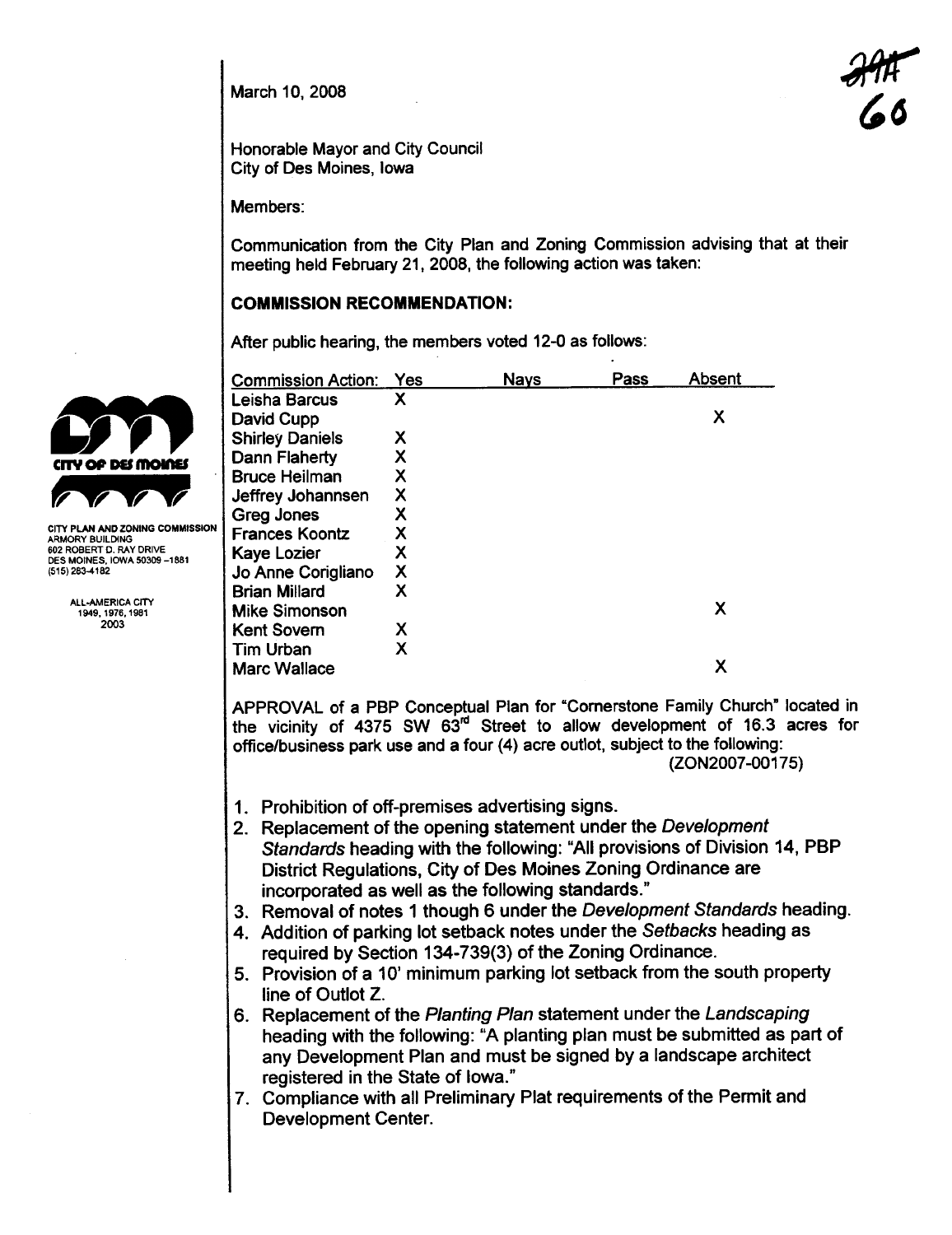8. Provision of covenants on Lots 1 though 6 that waive the owners' right to protest a future special assessment when the City constructs the remaining portion of the north/south street.

| <b>Commission Action:</b> | Yes | <b>Nays</b> | Pass | <b>Absent</b> |   |
|---------------------------|-----|-------------|------|---------------|---|
| Leisha Barcus             | Χ   |             |      |               |   |
| David Cupp                |     |             |      |               | х |
| <b>Shirley Daniels</b>    | Χ   |             |      |               |   |
| Dann Flaherty             | Χ   |             |      |               |   |
| <b>Bruce Heilman</b>      | X   |             |      |               |   |
| Jeffrey Johannsen         | Χ   |             |      |               |   |
| Greg Jones                | X   |             |      |               |   |
| <b>Frances Koontz</b>     | Χ   |             |      |               |   |
| <b>Kaye Lozier</b>        | Χ   |             |      |               |   |
| Jo Anne Corigliano        | Χ   |             |      |               |   |
| <b>Brian Millard</b>      | Χ   |             |      |               |   |
| <b>Mike Simonson</b>      |     |             |      |               | х |
| <b>Kent Sovern</b>        | X   |             |      |               |   |
| Tim Urban                 | Χ   |             |      |               |   |
| <b>Marc Wallace</b>       |     |             |      |               | х |

By separate motion members voted 12-0 as follows:

APPROVAL of a preliminary subdivision plat "Cornerstone Family Church Plat 1", subject to the following:

#### (13-2008-1.31)

- 1. Compliance with all Preliminary Plat requirements of the Permit and Development Center.
- 2. Provision of covenants that Lots 1 through 6 are responsible for construction of the remaining portion of Stanton Avenue that will extend to the SW Connector in the future.

#### Written Responses

1 In Favor

o In Opposition

#### STAFF RECOMMENDATION AND BASIS FOR APPROVAL

- Part A) Staff recommends approval of the Cornerstone Family Church PBP Concept Plan subject to the following:
- 1. Prohibition of off-premises advertising signs.
- 2. Replacement of the opening statement under the Development Standards heading with the following: "All provisions of Division 14, PBP District Regulations, City of Des Moines Zoning Ordinance are incorporated as well as the following standards."
- 3. Removal of notes 1 though 6 under the Development Standards heading.
- 4. Addition of parking lot setback notes under the Setbacks heading as required by Section 134- 739(3) of the Zoning Ordinance.
- 5. Provision of a 10' minimum parking lot setback from the south property line of Outlot Z.
- 6. Replacement of the Planting Plan statement under the Landscaping heading with the following: "A planting plan must be submitted as part of any Development Plan and must be signed by a landscape architect registered in the State of Iowa."
- 7. Compliance with all Preliminary Plat requirements of the Permit and Development Center.
- 8. Provision of covenants on Lots 1 though 6 that waive the owners' right to protest a future special assessment when the City constructs the remaining portion of the north/south street.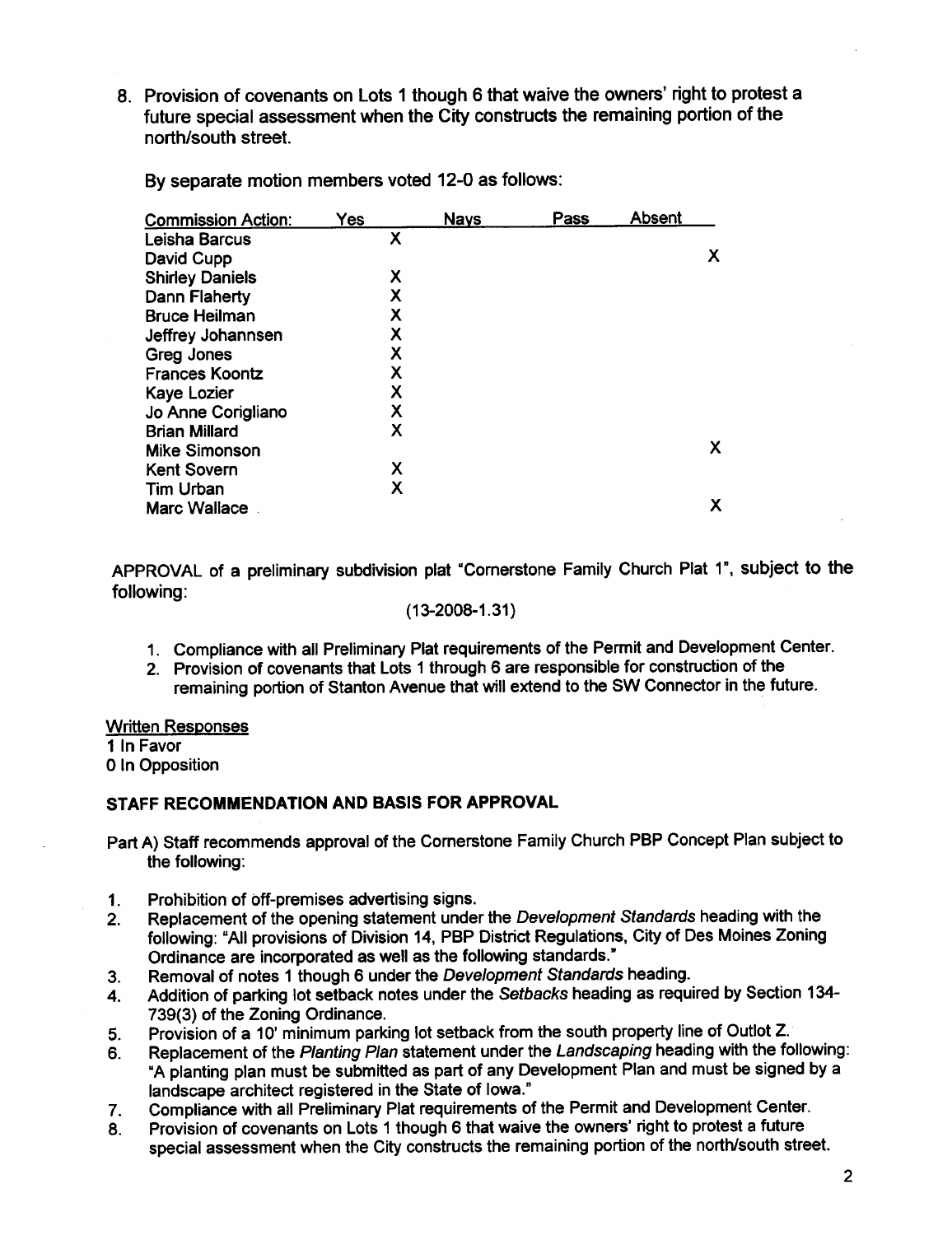Part B) Staff recommends approval of the Cornerstone Family Church Plat 1 subject to the following:

- 1. Compliance with all Preliminary Plat requirements of the Permit and Development Center.
- 2. Provision of covenants on Lots 1 though 6 that waive the owners' right to protest a future special assessment when the City constructs the remaining portion of the north/south street.

## STAFF REPORT

## I. GENERAL INFORMATION

1. Purpose of Request: The subject property is zoned "C-2" District, "PBP" District and "M-1" District. The "M-1" portion of the site consists of a narrow triangle along the properties northern property line. The "PBP" portion generally consists of the north half of the property minus the "M-1" area with the southern half consisting of the "C-2" District.

The applicant has submitted a Concept Plan for the "PBP" portion of the property and a preliminary plat for the entire property for review and approvaL.

- 2. Size of Site: The PBP Concept Plan area measures 20.012 acres. The area proposed for platting measures 46.502 acres.
- 3. Existing Zoning (site): "PBP" Planned Business Park, "Limited "C-2" General Retail and Highway-Oriented Commercial District, and "M-1" Light Industrial District.
- 4. Existing Land Use (site): Undeveloped land used for agricultural production.
- 5. Adjacent Land Use and Zoning:
	- North "Limited "M-1" requiring any improvement to be constructed to allow placement of a future street within the north 33' of the property and to comply with the required 25' front yard setback for such street. Use is Loffredo Produce.
	- South Limited "C-2" requiring any future subdivision of the property to dedicate necessary right-of-way for street extensions as determined by the City. Use is agricultural production.
	- East "R1-80", Uses are agricultural production and large lot single-family residential.
	- West -- "OS" Agricultural/Open Space (West Des Moines), Use is Brown's Woods State Forest Preserve.
- 6. General Neighborhood/Area Land Uses: The subject property is located along the SW 63<sup>rd</sup> Street (lowa Highway 28) corridor in an area that consists of office and light industrial uses and undeveloped land. The area also includes some large lot rural single-family residential uses.
- 7. Applicable Recognized Neighborhood(s): Southwestern Hils Neighborhood.
- 8. Relevant Zoning History: In 2004 the applicant proposed rezoning the "PBP" and "M-1" portions of the property to the "C-2" District. The request was withdrawn before it could be acted on by the City Council.
- 9. 2020 Community Character Land Use Plan Designation: Planned Business Park.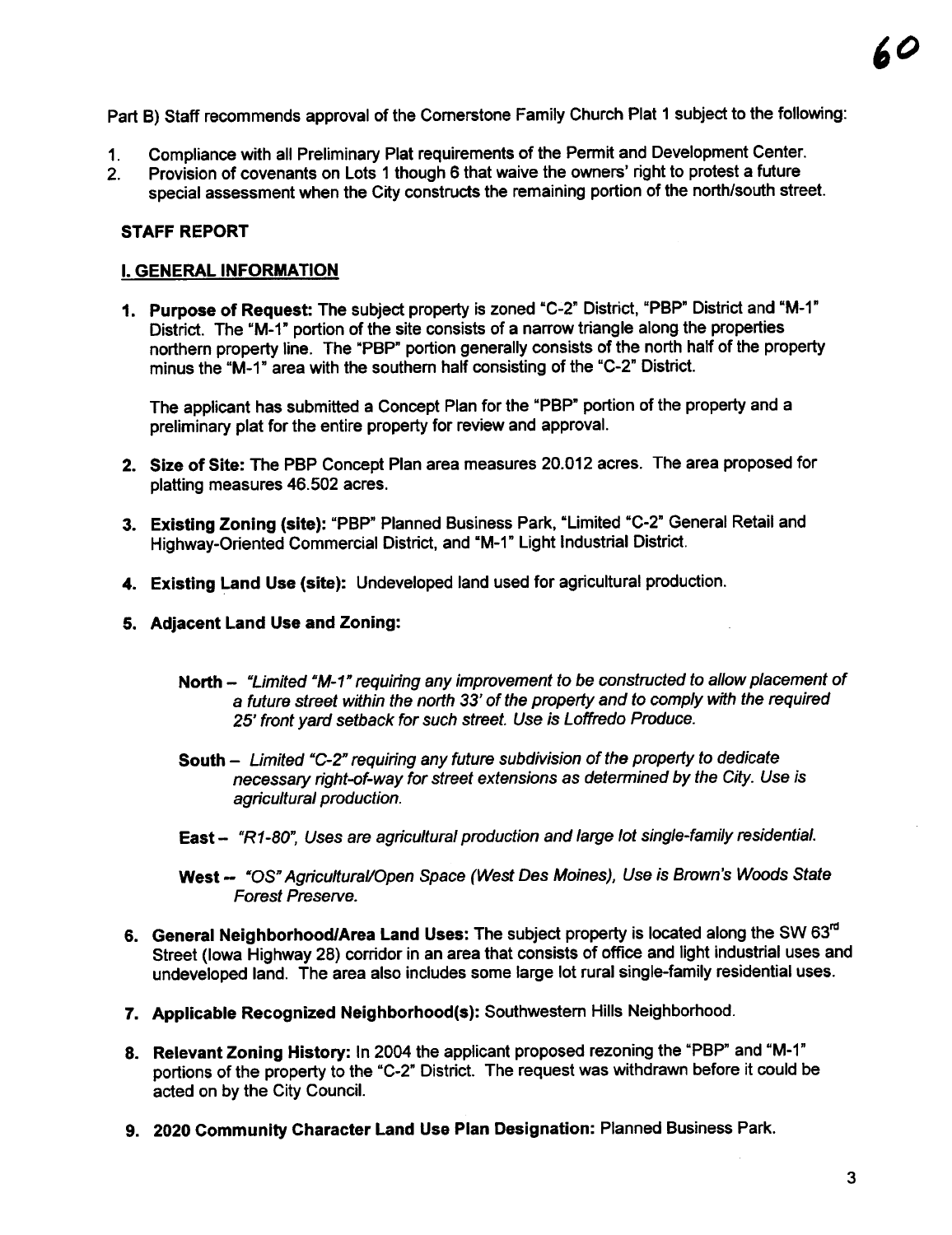10. Applicable Regulations: The Commission reviews all proposals to amend zoning regulations or zoning district boundaries within the City of Des Moines. Such amendments must be in conformance with the comprehensive plan for the City and designed to meet the crteria in §414.3 of the Iowa Code. The Commission may recommend that certain conditions be applied to the subject property if the property owner agrees, in writing, prior to the City Council Hearing. The recommendation of the Commission wil be forwarded to the City CounciL.

The Commission shall determine if such preliminary plat conforms to the standards and requirements outlined in Chapter 354 of the Iowa Code, and the City Subdivision Ordinance and shall approve, conditionally approve or reject such plat within 45 days after the date of submission to the City Permit and Development Center. Unless the applicant agrees in writing to an extension of time, the preliminary plat shall be deemed approved if the Commission does not act within such 45-day period. The Commission's action for approval or conditional approval shall be null and void unless the final plat is submitted to the City Permit and Development Center within 270 days after the date of such action; provided, however, that the Permit and Development Administrator may grant, upon written request of the applicant, up to a SO-day extension for submittal of the final plat to the City Permit and Development Center.

## II. ADDITIONAL APPLICABLE INFORMATION

- 1. Natural Site Features: The subject site is currently used for agricultural production. Tree canopy is limited to the southwest corner of the site at the location of a former farmstead.
- 2. Drainage/Grading: The submitted information shows grading for lot and street improvements as well as storm water management. The developer is proposing to use a series of storm water basins to limit the release of storm water from the site. The proposed grading and storm water management plan appear appropriate to the site. The Permit & Development Center has requested additional information to ensure the proposal meets the City's storm water requirements.
- 3. Utilties: Water wil be provided to the development from a 12" main along the west edge of the property. Sanitary sewer will be provided to the development from an 8" main across the northeast portion of the propert.
- 4. Landscaping & Buffering: The "C-2" portion of the property will be subject to the City's Landscaping Standards during the site plan review process as each lot develops. The applicant is proposing the following landscaping requirements for the "PBP" portion of the property that match the landscaping requirement of the Airport Commerce Park West "PUD" to the north.

A minimum of 2 trees and three shrubs per 3,000 square feet of open space with the following plant material requirements.

- 1.  $10\%$  of the trees must be 3-to-3 $\frac{1}{2}$  inch caliper.
- 2. 30% to 40% of the trees must be 2-to-2½ inch caliper.
- 3. Remaining balance of trees are to be 8-to-10 foot tall ornamentals or  $1\frac{1}{2}$  inch caliper.
- 4. Shrubs must be 18-to-24" in size and balled & burlapped or in a container.
- 5. Substitutions:
- 6. Evergreen trees with a minimum height of 6 feet can be used to meet the 2-to-2 $\frac{1}{2}$ inch caliper requirement.
- 7. One 1% inch caliper tree may be replaced with 3 shrubs at a maximum replacement rate of 2 trees per acre.
- 5. Traffic/Street System: The subject property is bound by SW 63<sup>rd</sup> Street to the west and McKinley Avenue to the south. The applicant is proposing a north/south street off of SW 63<sup>rd</sup>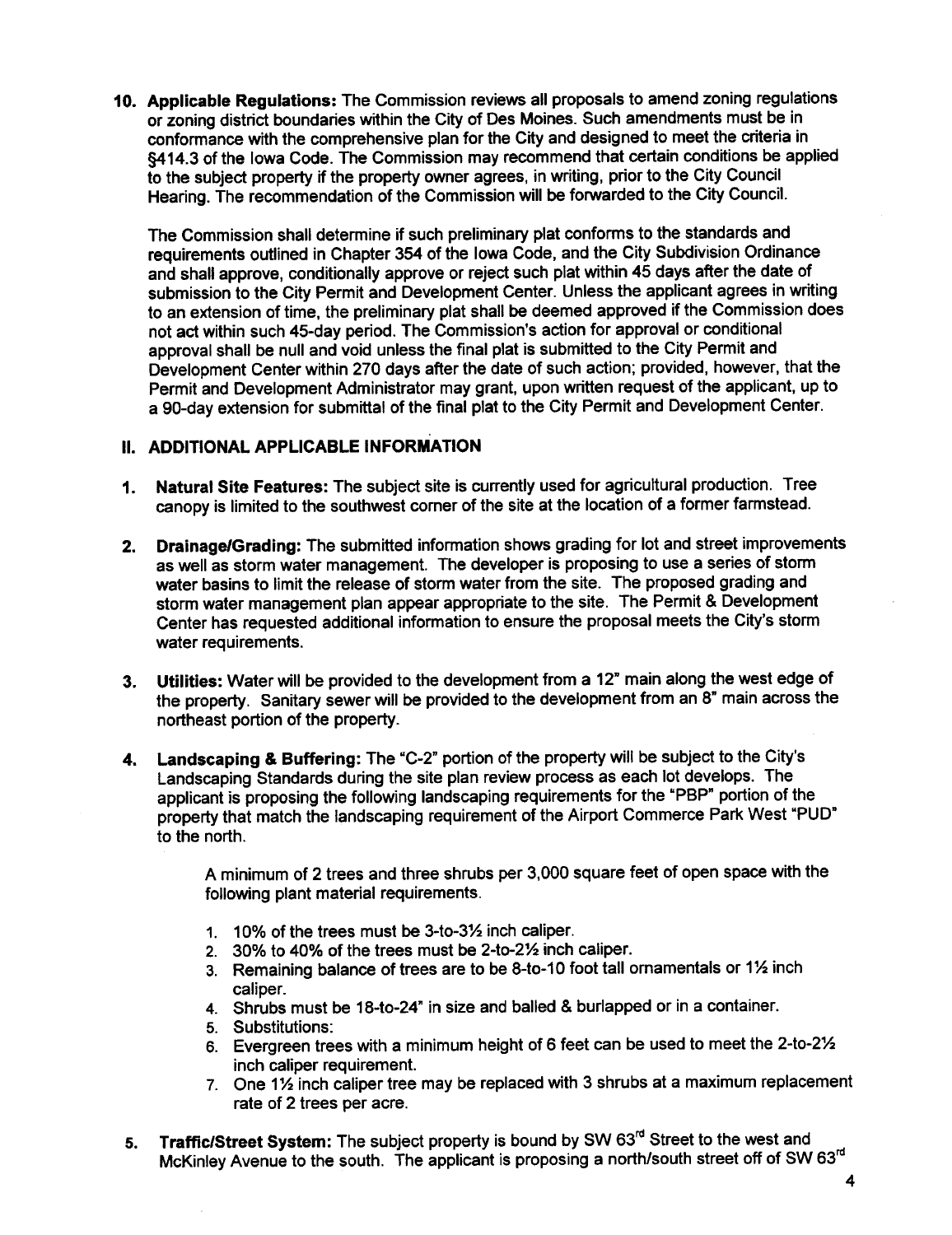Street that will eventually extend through the property to the east and connect with the future SW Connector. A cul-de-sac street would extend from this street to the south to provide access to Lots 2 though 6. The developer is not required to construct the portion of the north/south street that extends east of the cul-de-sac street. However, the developer will be required to record covenants on Lots 1 though 6 that waive the owners' right to protest a future special assessment for the construct of the street.

- 6. Access or Parking: The "PBP" Concept Plan shows Lot 1 being accessed from a single drive<br>from the proposed north/south street and Outlot Z being accessed from the property to the from the proposed north/south street and Outlot Z being accessed from the propert to the north. Parking is shown between the building and SW 63<sup> $\sim$ </sup> Street. Outlot Z would be used for additional parking for the development to the north. The number of stalls and landscaping for these lots will be evaluated at the Development Plan stage. Parking and access will be evaluated for the remaining portion of the property though the site plan review process as it develops.
- 7. "PBP" Architectural Standards: The applicant is proposing architectural standards based on the requirements of the Airport Commerce Park West "PUD" to the north. This includes the prohibition of the following extenor building surface and roofing materials.
	- a. Plywood.
	- b. Composite siding such as hardboard siding.
	- c. Composite building panels such as metal faced plywood or woodcore panels.
	- d. Pre-engineered metals installed with exposed fasteners.
	- e. Metal siding.
	- f. All plastic (except signs).
	- g. Plaster (stucco).
	- h. EFIS.
	- i. Common concrete block, except for rear building walls which are not visible from a public street.
	- j. "Asbestos cement shingles.
	- k. Asphalt shingles.

The submitted "PBP" Concept Plan identifies a single building located in the western portion of Lot 1. The design of this building would be reviewed in detail at the Development Plan stage.

#### SUMMARY OF DISCUSSION

Mike Ludwig: Presented staff report and recommendation for both the PBP Conceptual Plan and the Preliminary Plat.

## Jeffrey Johannsen joined the meeting at 6:06 p.m.

Ed Arp, Civil Engineering Consultants, 2400 86<sup>th</sup> Street, Urbandale: Represented the applicant. Clanfied the cross street, Stanton Avenue, and noted they are anticipating it wil be brought in to a point just past the cul-de-sac until the SW Connector is put in, then the remaining segment to the SW Connector wil be put in. Originally they were of the understanding that the cross connection was not necessary. Noted staff suggested a covenant with language regarding who wil be responsible for building the connection when the SW Connector is put in. He wanted to be sure the covenant was not referring to the entire SW Connector.

Mike Ludwig: Noted he had not reviewed the specific language of the covenant that was proposed but noted the Commission could make it part of their motion and Legal staff would handle it also.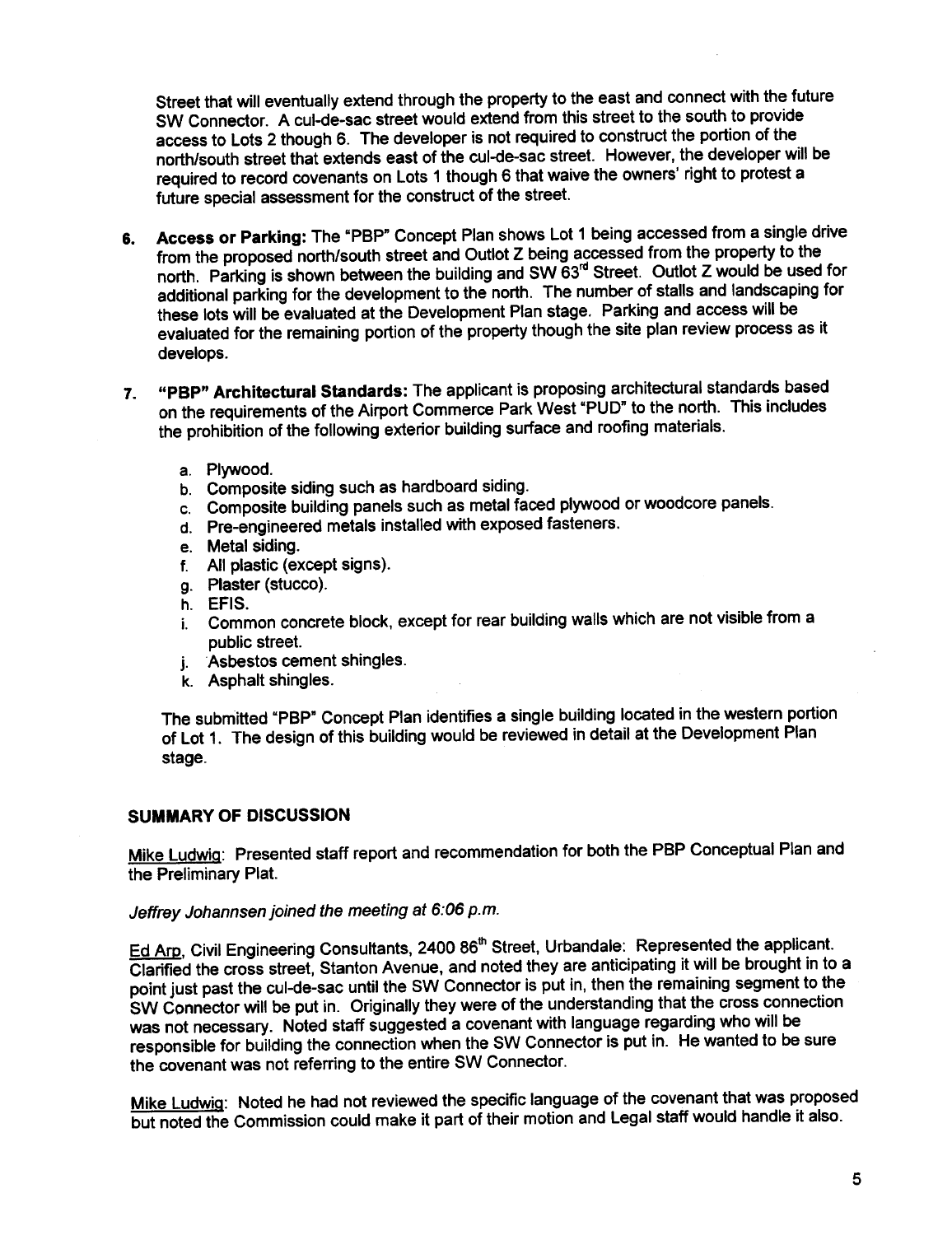Tim Urban: Asked if the owner of the property would be obligated to pay to pave the segment of the connector drive if or when it is built. Also asked what would happen to McKinley Avenue in the future once the intersection is completed between the SW connector and 63<sup>rd</sup>. Asked why there is no right-of-way dedicated for realigning McKinley to connect in with the SW Connector rather than having to return and fight over it on Outlot Y.

1. Ed Am: Noted on the street master plan McKinley does not tie into the SW Connector in the future but terminates in a cul-de-sac. Explained there could be a future connection to the north but they do not know enough about it at this time. Indicated the two purchasers are the two lots to the north. Currently there are no purchases on the properties on the cul-de-sac.

## CHAIRPERSON OPENED THE PUBLIC HEARING

There was no one in the audience to speak on this item.

## CHAIRPERSON CLOSED THE PUBLIC HEARING

Bruce Heilman: Moved staff recommendation on Item A.

Motion passed 12-0.

Bruce Heilman: Moved staff recommendation on Item B with the clarification that it is not the property owners' obligation to put the SW Connector street in but the section of Stanton going east from the cul-de-sac would be.

Motion passed 12-0.

Respectfully submitted,

Respectfully submitted,

Planning Administrator

MGL:dfa

cc:

File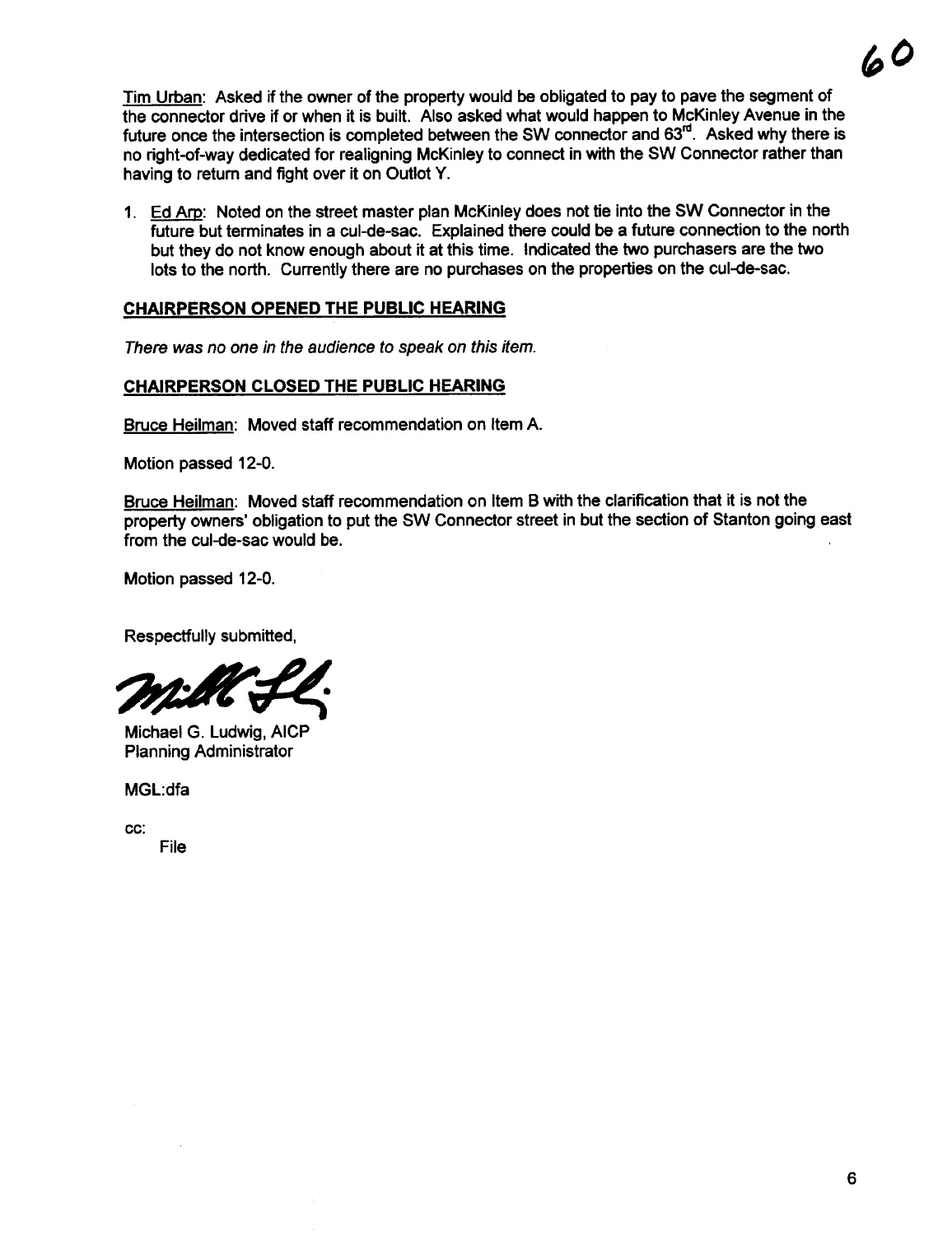| Request from Cornerstone Family Church (owner) represented by Anne Berry (officer)                                                              |                                    |                              |                                                                                                                                                                         |  |              |                      |              |     | File #        |   |  |
|-------------------------------------------------------------------------------------------------------------------------------------------------|------------------------------------|------------------------------|-------------------------------------------------------------------------------------------------------------------------------------------------------------------------|--|--------------|----------------------|--------------|-----|---------------|---|--|
| for review and approval of a PBP Conceptual Plan for "Cornerstone Family Church"<br>located in the vicinity of 4375 SW 63 <sup>rd</sup> Street. |                                    |                              |                                                                                                                                                                         |  |              |                      |              |     | ZON2007-00175 |   |  |
| <b>Description</b><br>of Action                                                                                                                 |                                    |                              | Review and approve a PBP Conceptual Plan for "Cornerstone Family Church" to allow<br>development of 16.3 acres for office/business park use and a four (4) acre outlot. |  |              |                      |              |     |               |   |  |
| 2020 Community<br><b>Character Pian</b>                                                                                                         |                                    | <b>Planned Business Park</b> |                                                                                                                                                                         |  |              |                      |              |     |               |   |  |
| Horizon 2025<br><b>Transportation Plan</b>                                                                                                      |                                    |                              | SW Connector from Park Avenue to Iowa 28 to add 4 lanes divided                                                                                                         |  |              |                      |              |     |               |   |  |
| <b>Current Zoning District</b>                                                                                                                  |                                    |                              | "PBP" Planned Business Park                                                                                                                                             |  |              |                      |              |     |               |   |  |
| <b>Proposed Zoning District</b>                                                                                                                 |                                    |                              | <b>N/A</b>                                                                                                                                                              |  |              |                      |              |     |               |   |  |
| <b>Consent Card Responses</b>                                                                                                                   |                                    |                              | In Favor                                                                                                                                                                |  | Not in Favor |                      | Undetermined |     | % Opposition  |   |  |
| Inside Area                                                                                                                                     |                                    |                              |                                                                                                                                                                         |  |              |                      |              |     |               |   |  |
| Outside Area                                                                                                                                    |                                    |                              |                                                                                                                                                                         |  |              |                      |              |     |               |   |  |
| <b>Pian and Zoning</b>                                                                                                                          |                                    |                              | x<br>Approval                                                                                                                                                           |  |              | Required 6/7 Vote of |              | Yes |               |   |  |
|                                                                                                                                                 | <b>Commission Action</b><br>Denial |                              |                                                                                                                                                                         |  |              | the City Council     |              | No  |               | x |  |

## Cornerstone Family Church - 4101 SW 63rd Street ZON2007-00175



Part A  $\partial$ 94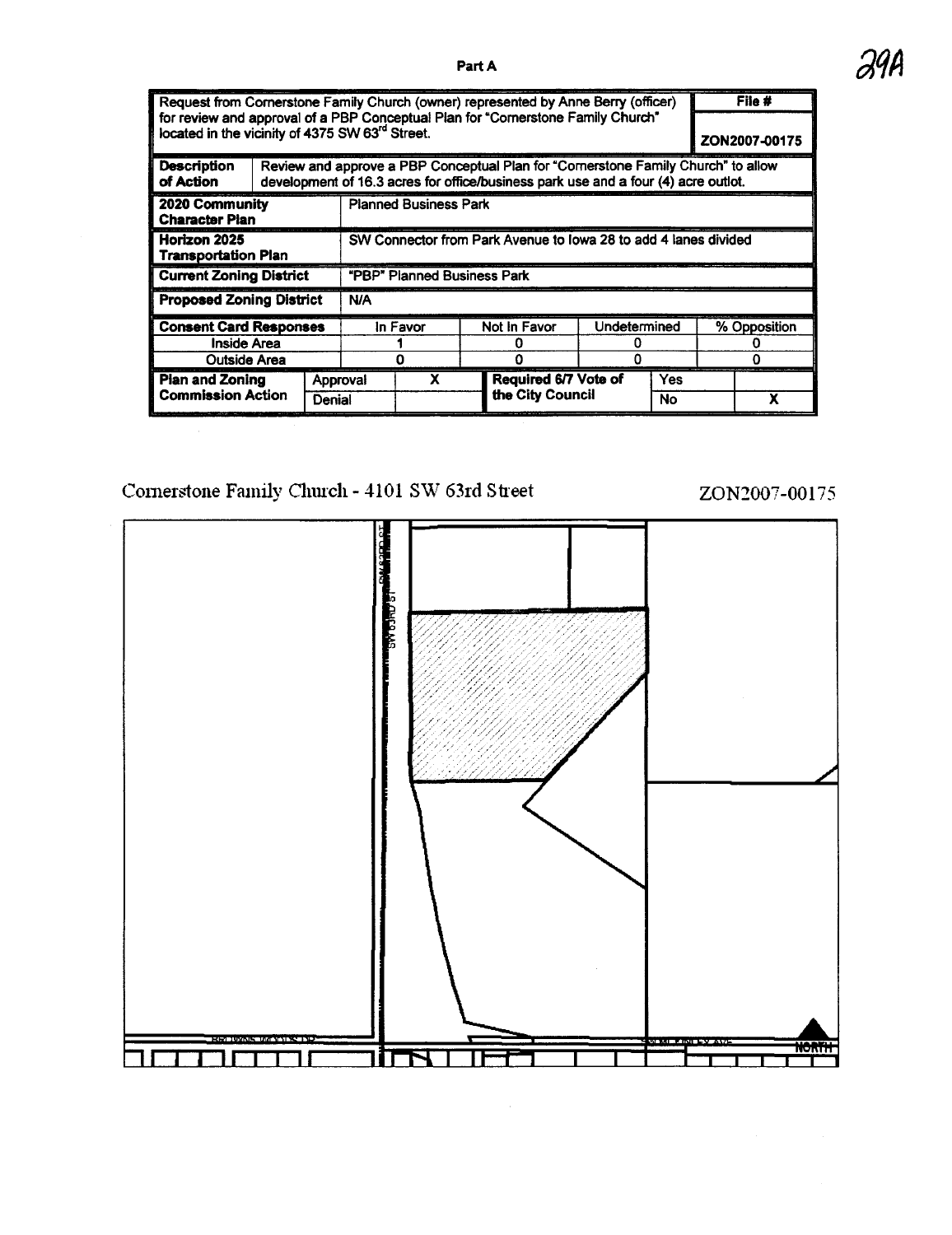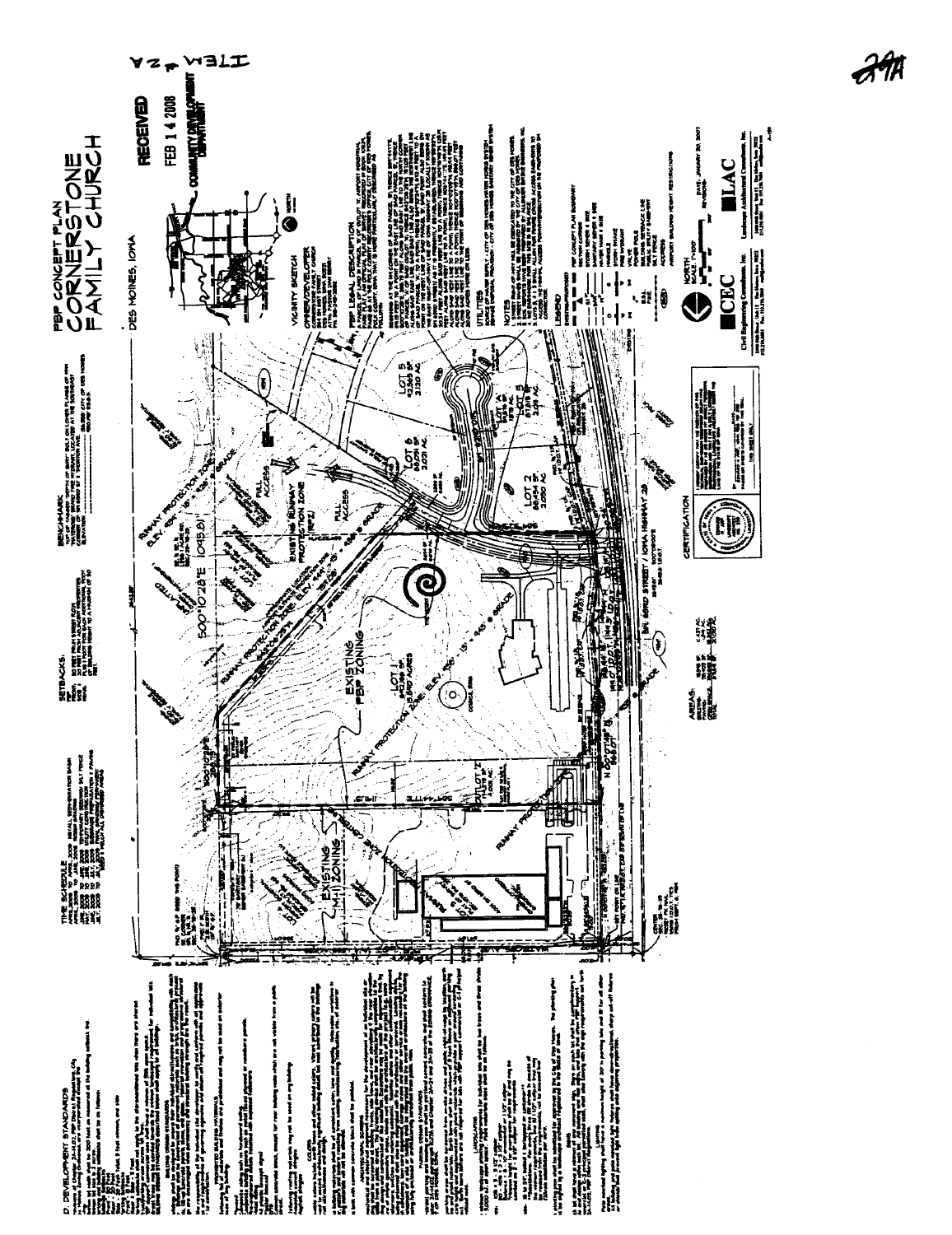$N2007 - 00175$  $0 - 08$  $\mathbf{D}$ Ka (Circle One)<br>RECEIVED وە PH. FEB 0 1 2008 **COMMUNITY DEVELOPMENT**  $63$ DEPART  $z_{\prime}$ W٦ 70 C  $\ddot{\phantom{a}}$ 

 $\ddot{\phantom{a}}$ 

er h this real nest s

 $\sim$   $\sim$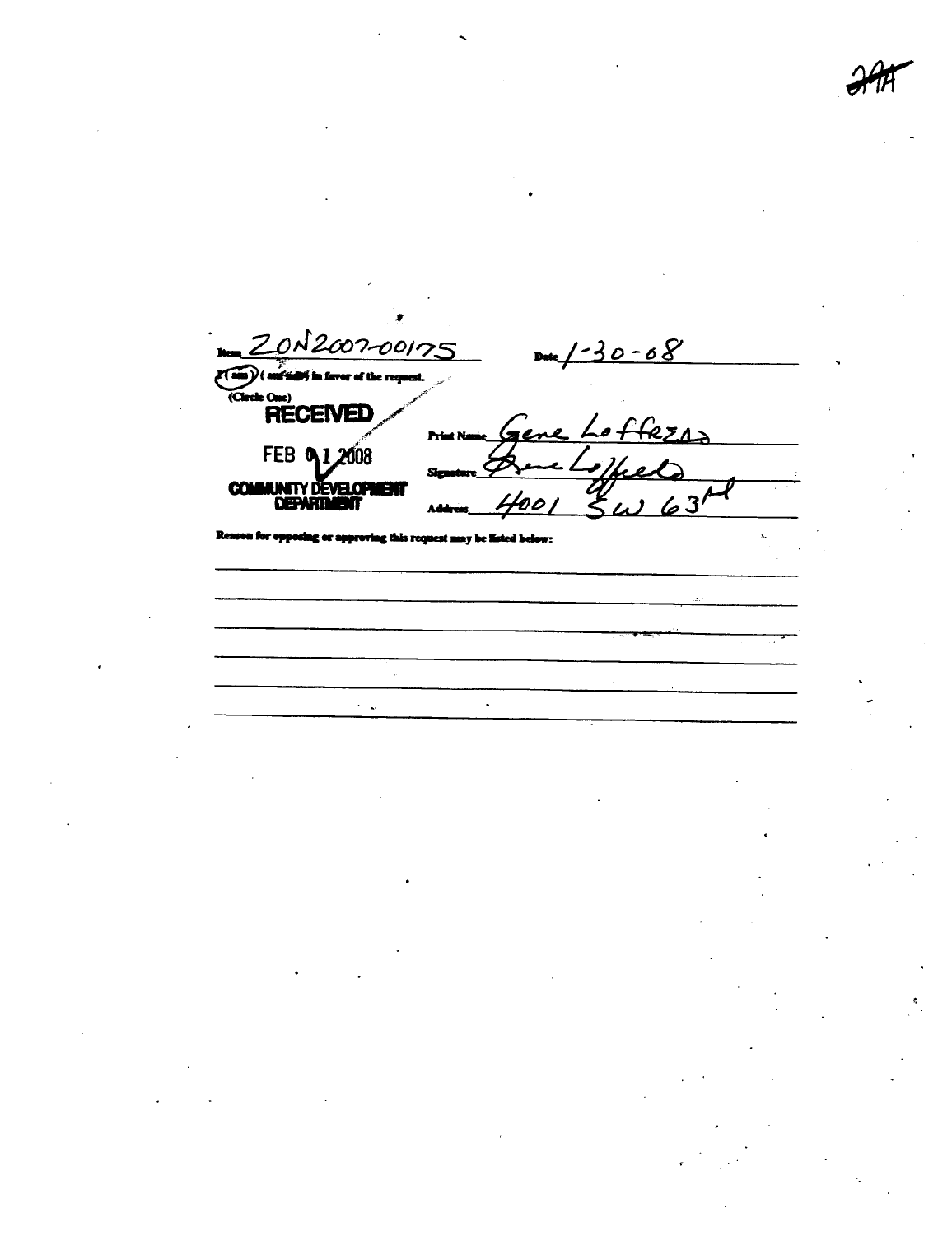| Request from Cornerstone Family Church (owner) represented by Anne Berry (officer)                                                              |                                                           |                                                                                                          |   |  |                             |              |     |              | File #       |  |
|-------------------------------------------------------------------------------------------------------------------------------------------------|-----------------------------------------------------------|----------------------------------------------------------------------------------------------------------|---|--|-----------------------------|--------------|-----|--------------|--------------|--|
| for review and approval of a preliminary subdivision plat "Cornerstone Family Church<br>Plat 1" located in the vicinity of 4375 SW 63rd Street. |                                                           |                                                                                                          |   |  |                             |              |     |              | 13-2008-1.31 |  |
| <b>Description</b><br>of Action                                                                                                                 | Review and approval of "Comerstone Family Church Plat 1". |                                                                                                          |   |  |                             |              |     |              |              |  |
| 2020 Community<br><b>Character Plan</b>                                                                                                         |                                                           | <b>Planned Business Park</b>                                                                             |   |  |                             |              |     |              |              |  |
| Horizon 2025<br><b>Transportation Plan</b>                                                                                                      |                                                           | SW Connector from Park Avenue to Iowa 28 to add 4 lanes divided                                          |   |  |                             |              |     |              |              |  |
| <b>Current Zoning District</b>                                                                                                                  |                                                           | "PBP" Planned Business Park and "C-2" General Retail and Highway-<br><b>Oriented Commercial District</b> |   |  |                             |              |     |              |              |  |
| <b>Proposed Zoning District</b>                                                                                                                 |                                                           | <b>N/A</b>                                                                                               |   |  |                             |              |     |              |              |  |
| <b>Consent Card Responses</b>                                                                                                                   |                                                           | In Favor                                                                                                 |   |  | Not In Favor                | Undetermined |     | % Opposition |              |  |
| Inside Area                                                                                                                                     |                                                           |                                                                                                          |   |  |                             |              |     |              |              |  |
| <b>Outside Area</b>                                                                                                                             | Ω                                                         |                                                                                                          |   |  |                             |              |     |              |              |  |
| <b>Plan and Zoning</b><br><b>Commission Action</b><br>Denial                                                                                    |                                                           | Approval                                                                                                 | x |  | <b>Required 6/7 Vote of</b> |              | Yes |              |              |  |
|                                                                                                                                                 |                                                           |                                                                                                          |   |  | the City Council            |              | No  |              | x            |  |

# Airport Industrial Park Plat 2 - 4375 SW 63rd Street

 $13 - 2008 - 1.31$